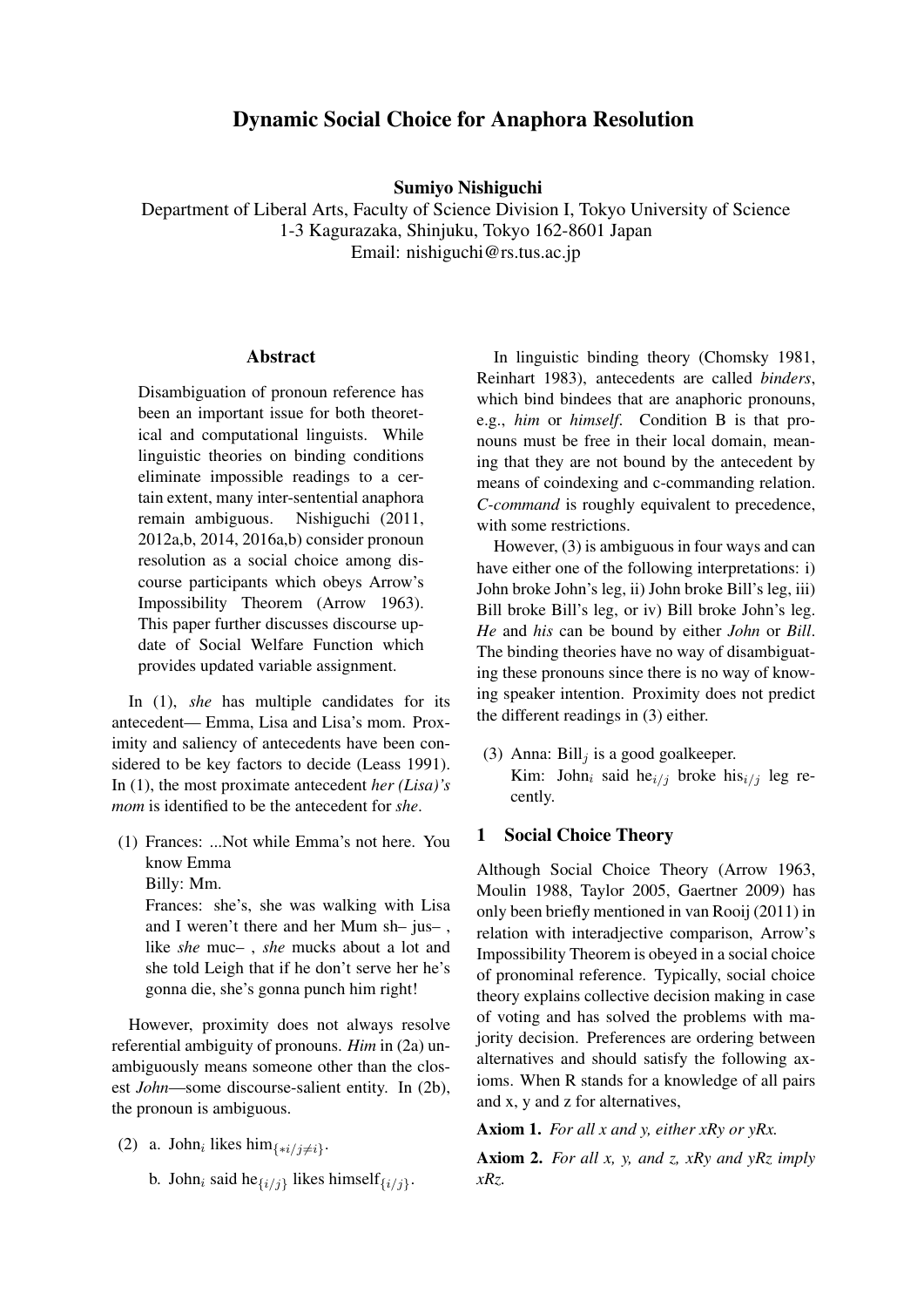Axiom 1 states that the relation R is connected—every candidate is related to each other. Relations that satisfy Axiom 2 are transitive. In (4), N, a finite set of individuals or voters, consists of five individuals and  $\chi$ , a nonempty set of alternatives or candidates, has three members. Let  $L(\chi)$  denote the set of all linear orders on χ. A profile *R* is a vector of linear orders, or preferences.  $R_i$  is a vector of preferences of an individual i.  $N_{x>y}^{R}$  denotes the set of individuals that prefer the candidate x to y. Supposing R the profile given in this model,  $N_{o>c}^R$  is a set of people who prefers Obama to Clinton, that are, Anna, Heather and George (cf. Endriss 2016).

- (4) a.  $N = \{a, k, h, g, n\}$ b.  $\chi = \{o, c, m\}$ c.  $R \in L(\chi)^N$ 
	- d.  $N_{o>c}^R = \{a, h, g\}$
	- e. SWF F:  $L(\chi)^N \to L(\chi)$

A *social welfare function* (SWF) *F* is a function which takes individual's preferences and returns collective preference. Arrow demonstrated that any SWF for three or more alternatives the following conditions must be a dictatorship. Condition 2 states that the relative ranking of two candidates remains unchanged regardless of other candidates.

Theorem 1 (General Possibility Theorem (Impossibility Theorem)). *If there are at least three alternatives which the members of the society are free to order in any way, then every social welfare function satisfying Conditions 1 and 2 and yielding a social ordering satisfying Axioms 1 and 2 must be either imposed or dictatorial.*

Condition 1 (Pareto condition). *A SWF* F *satisfies the Pareto condition if, whenever all individuals rank x above y, then so does society:*  $N_{x>y}^R = N$ *implies xF(R)y*

Condition 2 (Independence of irrelevant alternatives (IIA)). *A SWF* F *satisfies IIA if the relative social ranking of two alternatives only depends on their relative individual rankings:*  $N_{x>y}^R = N_{x>y}^{R'}$ *implies*  $xF(R)y$   $\Leftrightarrow$   $xF(R')y$ 

Condition 3 (Nondictatorship). *There is no individual i such that for every element in the domain of rule f,* ∀*x, y* ∈ *X: xP*i*y* → *xPy (Sen 1979)*

### 2 Application to Pronoun Resolution

SWF for pronoun resolution satisfies Arrow's Impossibility Theorem, or General Possibility Theorem, by satisfying Axioms 1, 2, Pareto Condition and IIA but demonstrating dictatorship. Pronoun resolution is compared with voting by multiple voters, discourse participants. The candidates or choices would be different interpretation of the sentence. In (5), the referent of *he* is ambiguous. Chris meant *he* to be *Bob*, while Naomi interpreted *him* to be *John*. As the disagreement on pronominal reference is consolidated in the discourse, pronoun resolution is certainly a social choice and Social Choice Function (SCF) decides the antecedent.

(5) Chris: John said he broke his leg. Naomi: Did he? John looked fine when I saw him this morning. Chris: It is Bob who broke his leg. Naomi: I thought you were talking about John.

When individuals I = {c, n}, candidates  $\chi$  = {j, b}, Chris and Naomi's ordering is jR<sub>c</sub>b  $\wedge$  bR<sub>n</sub>j, denote the set of linear orders on  $\chi$  by  $L(\chi)$ . Preferences (or ballots) are taken to be elements of *L*( $\chi$ ). A profile  $R \in L(\chi)^I$  is a vector of preferences. SCF or voting rule is a function  $F: L(\chi)^{D}$  $\rightarrow$  2<sup> $\chi$ </sup> \ $\emptyset$  mapping a given profile to a nonempty set of winners; e.g., a singleton set  $\{b\}$  for (5). SWF is a function  $F: L(\chi)^I \to L(\chi)$  mapping any given profile to a (single) collective preference order. Although the preferences between the candidates vary between the individuals, SWF returns a single preference order and ambiguities are resolved during the conversation.

There are three possible antecedents for *she* in (1)—Emma (e), Lisa (l) and Lisa's mother (m). Let us say that Billy (b) prefers e to l, and also l to m to be the antecedent. On the other hand, the speaker Francis (f) prefers m to l, and l to e according to the proximity. All three candidates are ordered in accordance with Axiom 1, i.e., eR<sub>b</sub>l ∧ lR<sub>b</sub>m and mR<sub>f</sub>l ∧ lR<sub>f</sub>e. Transitivity also holds for pronoun antecedent preferences. Each of them implies  $eR_b$  l $R_b$ m and m $R_f$  l $R_f$  e. SWF for pronoun resolution also meets Pareto condition. When the interpretation of the addressees agrees with the one of the speaker, the decision of the society follows. It is unlikely that pronouns refer to someone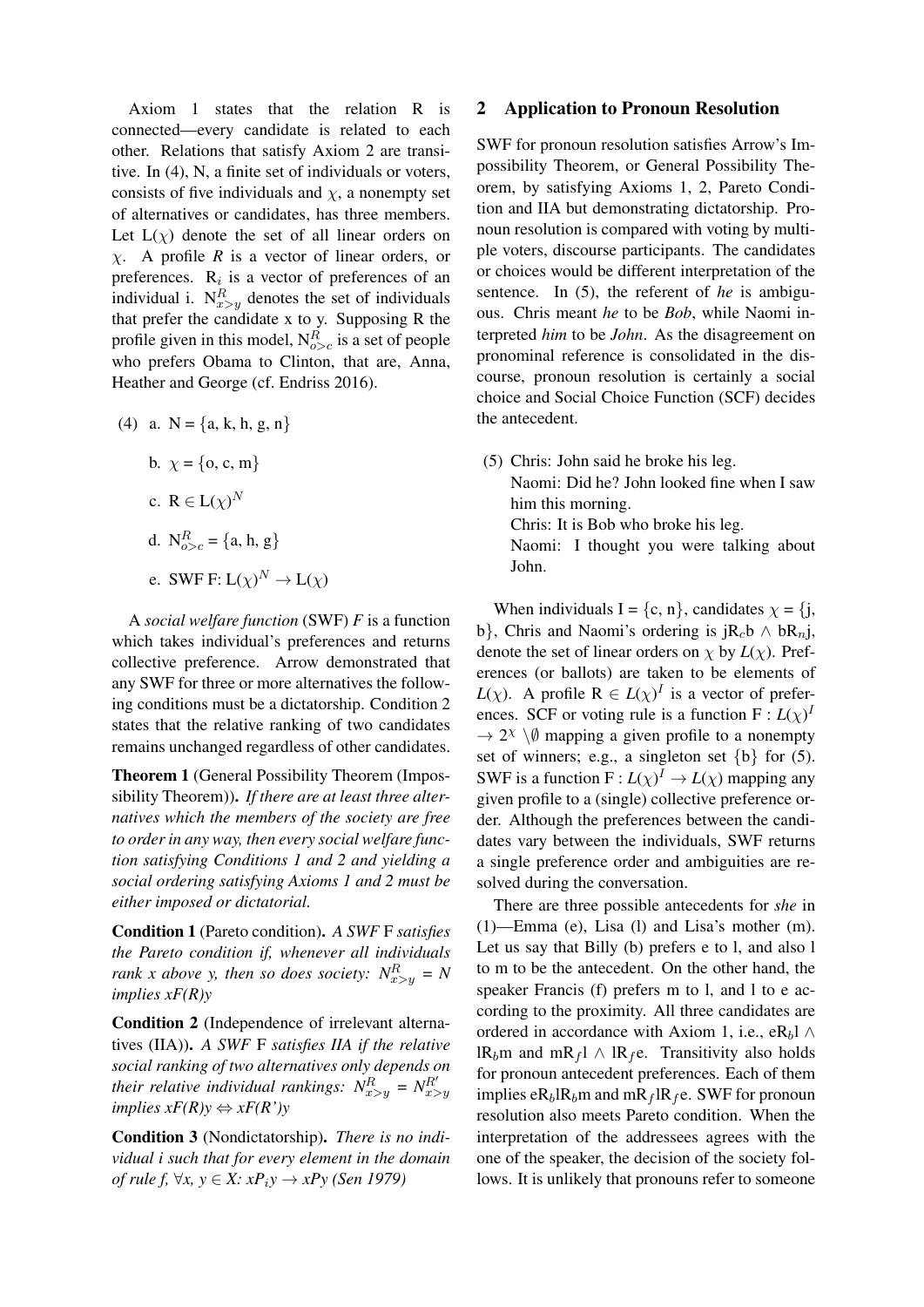else other than speaker's intention and hearer's interpretation. A SWF *F* satisfies IIA if the relative social ranking of two alternatives only depends on their relative individual rankings. Let us say that the preference relations are denoted by R and R'. Assume that IIA does not hold and consider a dialogue in (7) where the relative rankings between Bob and John is affected by irrelevant candidate Victor's ranking. The social decision differs from the relative ranking between John and Bob of speaker and hearer, which does not happen, in (8).

- (6) Chris: Bob is a good skier. But John said he broke his leg. Naomi: Did he? Poor Bob!
- (7) Chris: Victor is a good skier and so is Bob. But John said he broke his leg. Naomi: Did he? Poor Bob!
- (8) bR'<sub>c</sub>vR'<sub>c</sub>j ∧ bR'<sub>n</sub>jR'<sub>n</sub>v  $\rightarrow$  jF(R)b Then,  $N_{b>j}^R = N_{b>j}^{R'}$  implies bF(R)j  $\Leftrightarrow$  bF(R')j

The speaker's decision on pronominal reference dictates the social preference. Even when there is disagreement or misunderstanding, the speaker corrects unifies interpretation in general, as in (9). Pronoun resolution is dominated, or dictated, by the speaker's meaning.

- (9) Chris: Bob is a good skier. But John said he broke his leg. Naomi: Did he? Poor Bob! Chris: No. I mean John broke his leg.
- $(10)$   $xP_cy \rightarrow xPy$

*Proof.* Suppose:  $xP_cy \rightarrow \sim xPy$ , that is,  $xP_cy \rightarrow$ yRx, where R is weak preference. However, the dialogue normally proceeds  $iP<sub>c</sub>b \rightarrow iPb$  as in (10). Contradiction.

 $\Box$ 

Lemma 1. *The social welfare function for pronoun resolution is IIA and Pareto but is dictatorial.*

## 3 Dynamic Update of SCF

In linguistic literature, a variable assignment function g has been assumed to assign the referent to indices indexed to pronouns. For example, g may assign John to the variable x:  $g(x) =$  John. Now, g can be considered to be SCF which selects a referent for a pronoun socially. Let us define g and the space as in (11). The assignment function g is updated throughout the discourse as in (12).

- (11) a.  $g = \{ \langle x, i \rangle : x \text{ refers to } i \}$ 
	- b. Information state  $\sigma$  consists of Social Welfare Function F, Social Choice Function g for variable assignment, individual's preferences R, individuals in the discourse X, a set of indices such as i, a set of discourse participants V, and relation between decisions B.

 $\Sigma = \langle F, G, R, X, I, V, B \rangle$ 

(12)  $\sigma$ 1 There were ooh's and aah's when  $he_{x1}$  finished, and some unbridled laughter. Aileen<sub>a</sub> was looking dubiously at her<sub> $u$ 1</sub> husband<sub>h</sub> but he<sub>x2</sub> was in no mood to disapprove.

 $\sigma$ 2 He<sub>x3</sub> winked at the Duke<sub>d</sub> and called across to him $_{x4}$ , 'What a grand thing, your Honour, to have a wedding without a minister!' The Duke<sub>d</sub> did his<sub>x5</sub> stately bow at that and then  $Donald_m$  was calling for another song.

 $\sigma$ 3 Some of the veterans<sub>v</sub> were on the point of giving tongue but young Donald McCulloch<sub>m</sub> was on his<sub>x6</sub> feet and moving into the middle of the ring, he $x_7$  was full of himself<sub>x8</sub>, sparkling with mischief but with an undertow of ardour.

 $\sigma$ 4 'Duncan Ban MacIntyre<sub>b</sub> wrote a song for his<sub>x9</sub> wife Mary<sub>r</sub>.

 $\sigma$ 5 I do not know if Alex<sub>l</sub> used it to court his<sub>10</sub>  $Mary<sub>r</sub> - he<sub>r11</sub>$  must have used something —'The joke was unconscious but crowing laughter came from the young men<sub>n</sub> beside the whisky jar. (BNC A0N1311-1315, *King Cameron*)

(13) a. g1= $\{ \langle y1, a \rangle, \langle x2, h \rangle \}$  $I = \{a, r\}$  (a: author, r: reader)

 $S = \{a, h\}$ 

b. 
$$
g2 = \{ \langle x3, h \rangle, \langle x4, d \rangle \}
$$
  
S = {a, h, d, m}

c. 
$$
g3 = \{ \langle x6, m \rangle, \langle x7, m \rangle, \langle x8, m \rangle \}
$$
  
S = {a, h, d, v, m}

d. 
$$
g4 = \{ \langle x9, b \rangle \}
$$
  
S = \{a, h, d, v, m, b, r\}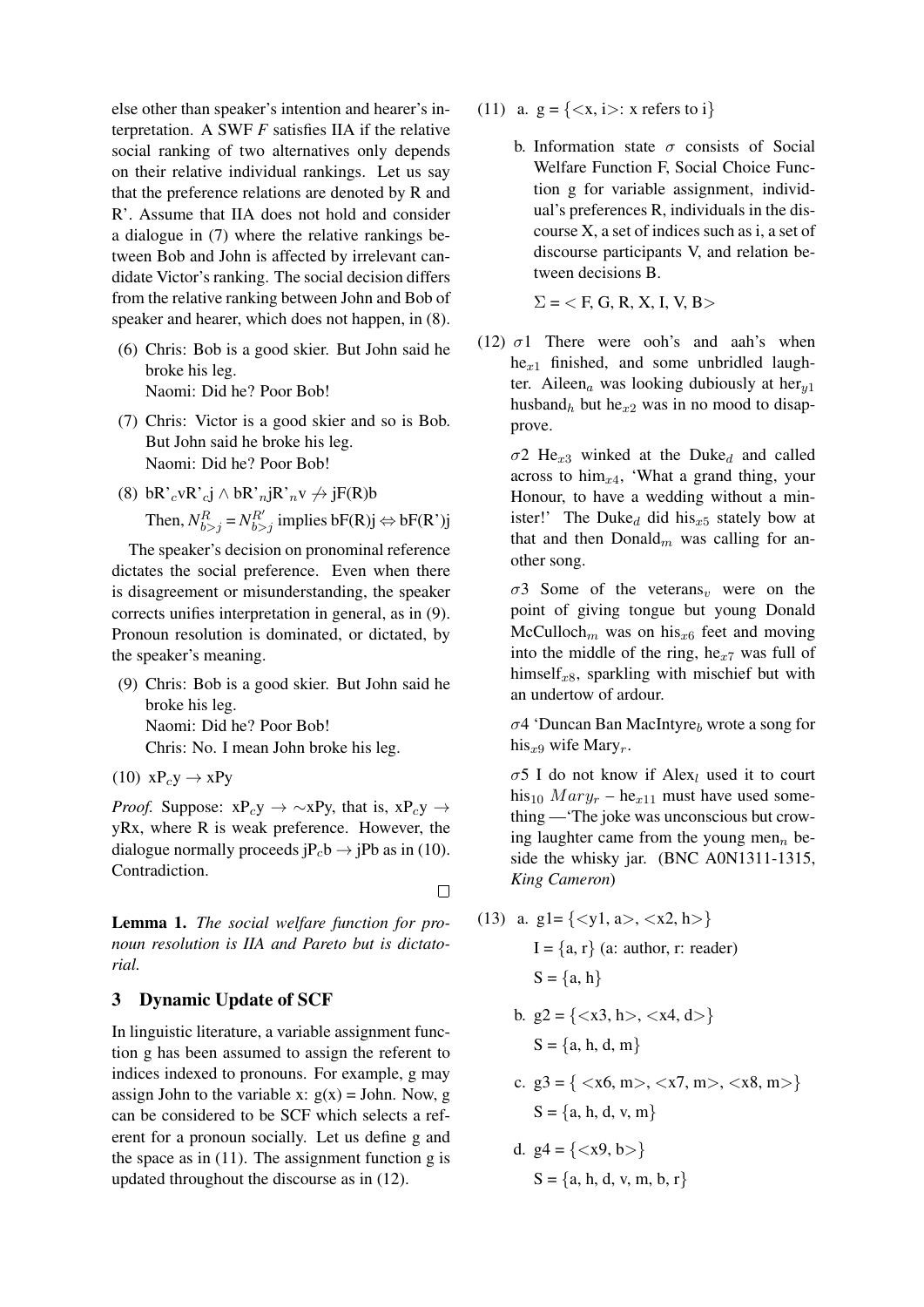e. 
$$
g5 = \{ \langle x10, 1 \rangle, \langle x11, 1 \rangle \}
$$
  
\n $S = \{a, h, d, v, m, b, r, l, n\}$   
\nf.  $[her_y]^{g1} = a$ 

G is regarded as SCF. Also, the set of best elements S' can be called its choice set of the whole set of alternaties, and is denoted  $g(S', R)$  (cf. Sen 1979) R is a sequence of individual's preferences where  $\mathbf{R}_x$  is a preference ordering of x.

(14) 
$$
g1(S, R) = \{a, h\}
$$
  
\n $g2(S, R) = \{h, d\}$   
\n $g3(S, R) = \{m\}$   
\n $g4(S, R) = \{b\}$   
\n $g5(S, R) = \{1\}$ 

As the author's dynamic preferences change in the discourse as in (15a), g is updated throughout the discourse by means of a relation B.

- (15) a.  $\sigma$ 2: hR<sub>a</sub>d for *he*<sub>x3</sub> ∧ dR<sub>a</sub>h for *he*<sub>x4</sub> ∧  $dR_a hI_a$ m for  $he_{x5}$  (aI<sub>x</sub>b: x is indifferent between a and b, ∧: dynamic conjunction)
	- b. Social Decision: hRd ∧ dRh ∧ dRhIm
	- c.  $B(g_n, g_{n+1})$
- (16) Dynamic Social Welfare Function:

 $F_nBF_{n+1}BF_{n+2}...$ 

## 4 Comparison with Other Studies

Dynamic Predicate Logic (Groenendijk and Stokhof 1991) consider update semantics where two states differ with respect to variable assignment. When  $h[x]g$ , the state g is updated with respect to the assignment to x. The current paper consider an abstract function B between two SCFs. Parkes and Procaccia (2013) model dynamic decision making under constantly changing preferences using Markov decision processes, in which the states coincide with preference profiles and a policy corresponds to a social choice function.

## 5 Detection of Speaker Intention

In order to implement Dynamic Social Choice for pronoun disambiguation, speaker's intention needs to be detected from the text. The phrases such as "I mean" are used to resolve ambiguity of pronominal reference in the discourse. as in (17).

(17) '...And Sarah Morgan likes the idea of Angela marrying someone in the government.' McLeish considered this cold and rational assessment. 'When did you last see her? Miss Angela Morgan, I mean.' (BNC AB9)

Out of 18 instances of "I mean PNP" (PNP stands for proper name" ) found with the query "I mean N" in BNC, 7 instances had a preceding pronoun, the caraphor.

## References

- Arrow, K. J.: 1963, *Social Choice and Individual Values*, 2 edn, Yale University Press, New Haven.
- Chomsky, N.: 1981, *Lectures on Government and Binding*, Foris Publications, Dordrecht.
- Endriss, U.: 2016, Judgment aggregation, *in* H. Moulin, F. Brandt, V. Conitzer, U. Endriss, J. Lang and A. D. Procaccia (eds), *Handbook of Computational Social Choice*, Cambridge University Press, pp. 399–426.
- Gaertner, W.: 2009, *A Primer in Social Choice Theory. Revised edition*, LSE Perspectives in Economic Analysis, Oxford University Press.
- Groenendijk, J. and Stokhof, M.: 1991, Dynamic predicate logic, *Linguistics and Philosophy* 14, 39–100.
- Leass, H. J.: 1991, Anaphora resolution for machine translation: A study, *IWBS Report* 187.
- Moulin, H.: 1988, *Axioms of Cooperative Decision Making*, Econometric Society Monographs, Cambridge University Press, Cambridge.
- Nishiguchi, S.: 2011, Computational social choice for pronoun resolution, *Ipsj sig-nl*.
- Nishiguchi, S.: 2012a, Social choice for anaphora resolution, *NLP2012 Proceedings*, pp. 97–100.
- Nishiguchi, S.: 2012b, Social choice for anaphora resolution, Society for Social Choice, New Delhi.
- Nishiguchi, S.: 2014, Application of social choice theory in pronoun resolution, Society for Social Choice, Boston College.
- Nishiguchi, S.: 2016a, Social choice for anaphora resolution, *Studies in Liberal Arts and Sciences*, Vol. 48, Tokyo University of Science, pp. 147– 156.